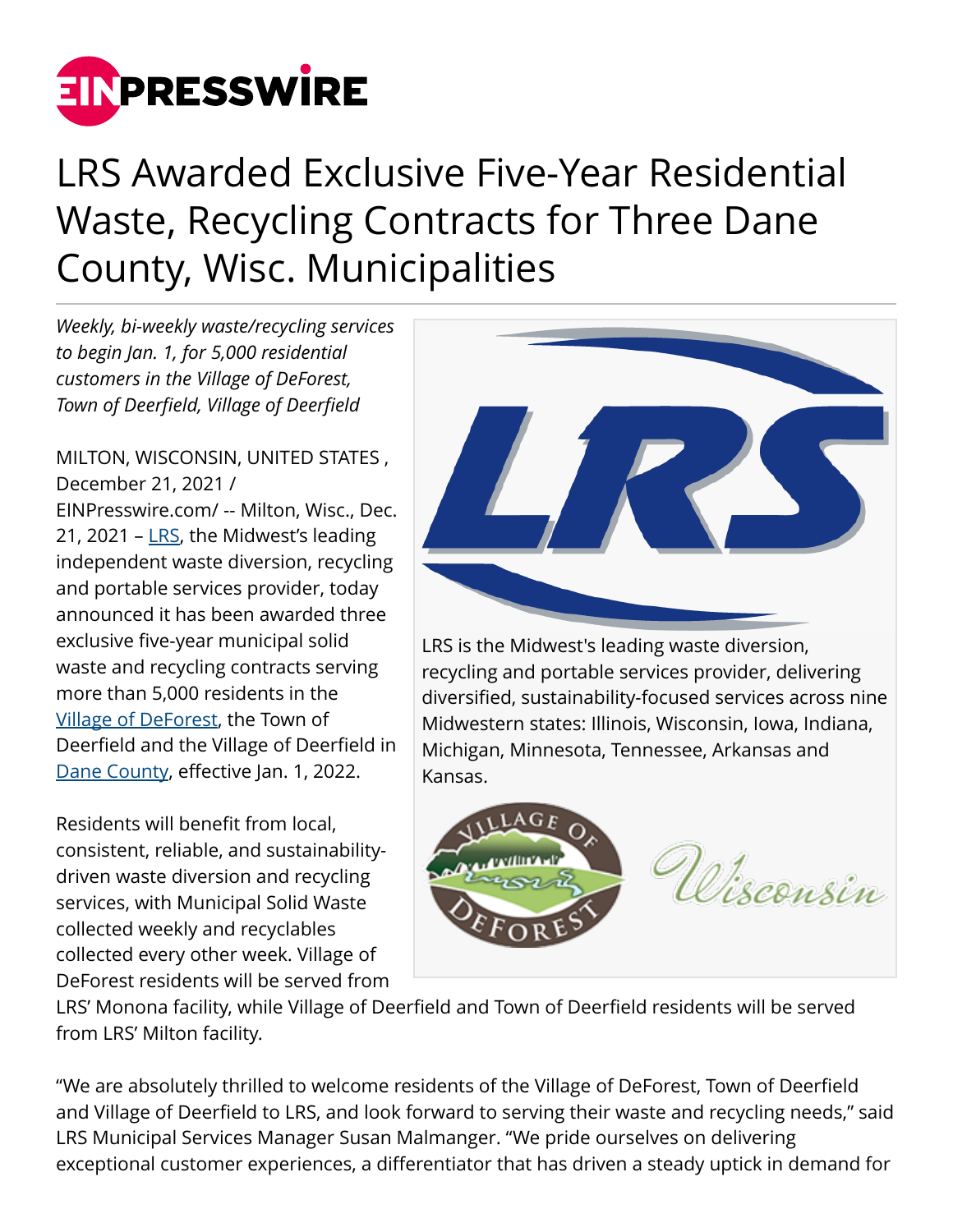Malmanger added that LRS continues to win the trust of municipal leadership throughout southern Wisconsin based on the company's Badgerland heritage and many service offerings aimed at diverting, repurposing and recycling more material away from landfills to improve environmental conditions.

LRS also serves as the exclusive waste and recycling services provider for the Town of Westport, Village of Cambridge and Town of Oakland in Dane County. Other LRS services available throughout southern



Wisconsin include commercial waste and recycling, roll-off containers and portable restrooms.

LRS entered the vibrant Wisconsin market with the 2018 acquisitions of Badgerland Disposal and Royal Container Service. In 2021, LRS expanded aggressively in central and southern Wisconsin,

## ££ We are absolutely thrilled to welcome residents of the Village of DeForest, Town of Deerfield and Village of Deerfield to LRS, and look forward to serving their waste and recycling needs." *Susan Malmanger, LRS Municipal Services Manager*

most recently acquiring select territories of Orion Waste Solutions in Appleton in November; residential and commercial routes from Reedsburg-based Peterson Sanitation in September; Mauston-based Clark Disposal and St. Francis-based Commercial Rubbish Collection in April; and leading portable restroom services provider, Janesville-based Ace Portables last March.

Other LRS acquisitions across the Midwest in 2021 included:

Maywood, Ill.-based Roy Strom Companies; Oregon, Ill.-based Big John;

Woodstock, Ill.-based Crown Restrooms and Arrow Septic and Sewer;

Niles, Mich.-based Joys Johns;

Kingston, Ind.-based Johnson Johns;

Minneapolis-based Atomic Recycling;

North Branch, Minn.-based Jimmy's Johnnys;

Monmouth Transfer Station from the City of Monmouth, Ill.;

Seaton, Ill.-based Jackson Disposal;

select assets from GFL Environmental in northern Minnesota and northern Illinois;

dual acquisitions of both Orion Waste Solutions territories in Arkansas, Kansas and Wisconsin,

and Waste Recycling Solutions' RAMCO business in Little Rock, Ark.; and Johnson County Refuse, Port-o-Jonny and Action Services, Inc. in eastern Iowa.

### About LRS

LRS is the Midwest's leading independent waste diversion, recycling and portable services provider. Since 2013, LRS has specialized in providing fully integrated waste, recycling and portable services for millions of residential and commercial customers across nine Midwest